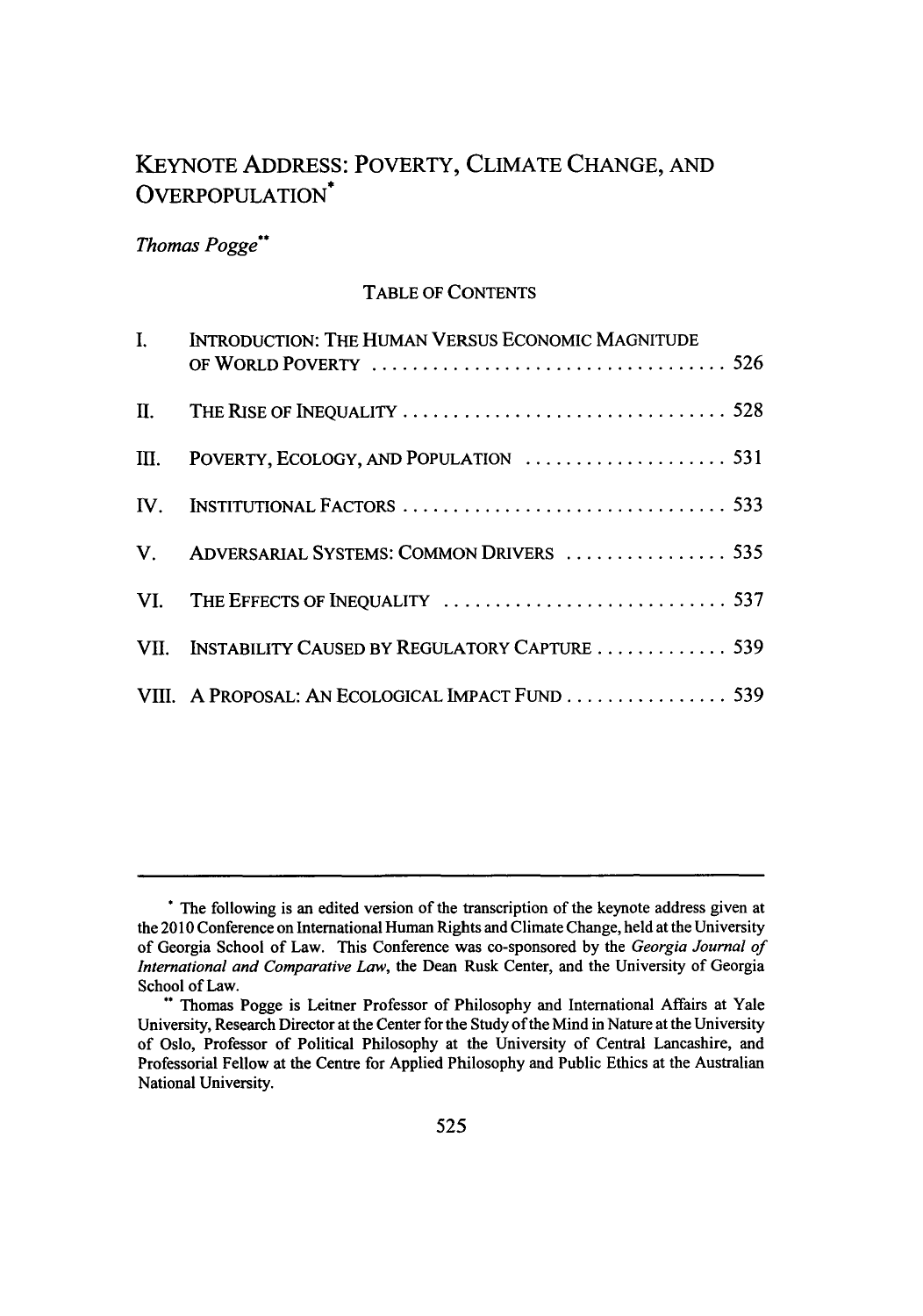## I. INTRODUCTION: THE HUMAN VERSUS ECONOMIC MAGNITUDE OF WORLD POVERTY

About one-third of all human deaths are due to poverty-related causes: to relatively trivial, curable, treatable diseases from which virtually no one dies in any of the developed countries.' This death toll from poverty today dwarfs even the great catastrophes of the twentieth century, including the Second World War. In the twenty years since the end of the Cold War, there have been around 360 million such poverty-related deaths-about six times as many deaths as were due to the Second World War, even if you include the extermination camps, the gulags, and the deaths due to economic hardships.

So many deaths due to poverty-related causes constitute a huge human rights problem. The right to a minimally adequate standard of living-as formulated in Article 25 of the Universal Declaration of Human Rights<sup>2</sup> and elsewhere-is by far the most under-fulfilled of all of the widely recognized human rights.

This statement can be further illustrated by the fact that somewhere around a quarter of the world's population is living in life-threatening poverty. They appear in statistics such as the following: 1.02 billion people are chronically undernourished;<sup>3</sup> 884 million lack access to safe drinking water;<sup>4</sup> 2.5 billion lack access to improved sanitation;<sup>5</sup> 2 billion lack access to essential

**I** WORLD HEALTH ORGANIZATION, GLOBAL BURDEN OF DISEASE: 2004 UPDATE 54-59, tbl.A1 (2008), *available at http://www.who.int/healthinfo/global-burdendisease/GBD* report 2004update full.pdf.

<sup>&</sup>lt;sup>2</sup> "Everyone has the right to a standard of living adequate for the health and well-being of himself and of his family, including food, clothing, housing and medical care and necessary social services, and the right to security in the event of unemployment, sickness, disability, widowhood, old age or other lack of livelihood in circumstances beyond his control." Universal Declaration of Human Rights, G.A. Res. 217A, art. 25, U.N. GAOR, 3d Sess., U.N. Doc **A/810** (Dec. 10, 1948) [hereinafter Universal Declaration].

<sup>&</sup>lt;sup>3</sup> Food and Agriculture Organization of the United Nations, 1.02 Billion People Hungry (June 19,2009), http://www.fao.org/news/story/en/item/20568/icode.

<sup>4</sup> WORLD HEALTH ORGANIZATION & UNITED NATIONS CHILDREN'S FUND [UNICEF], PROGRESS ON DRINKING WATER AND SANITATION: SPECIAL Focus ON SANITATION 30 (2008), *available at http://www.who.int/water-sanatation-health/monitoring/jmp2008/en/index.html. 5 Id.* at 7.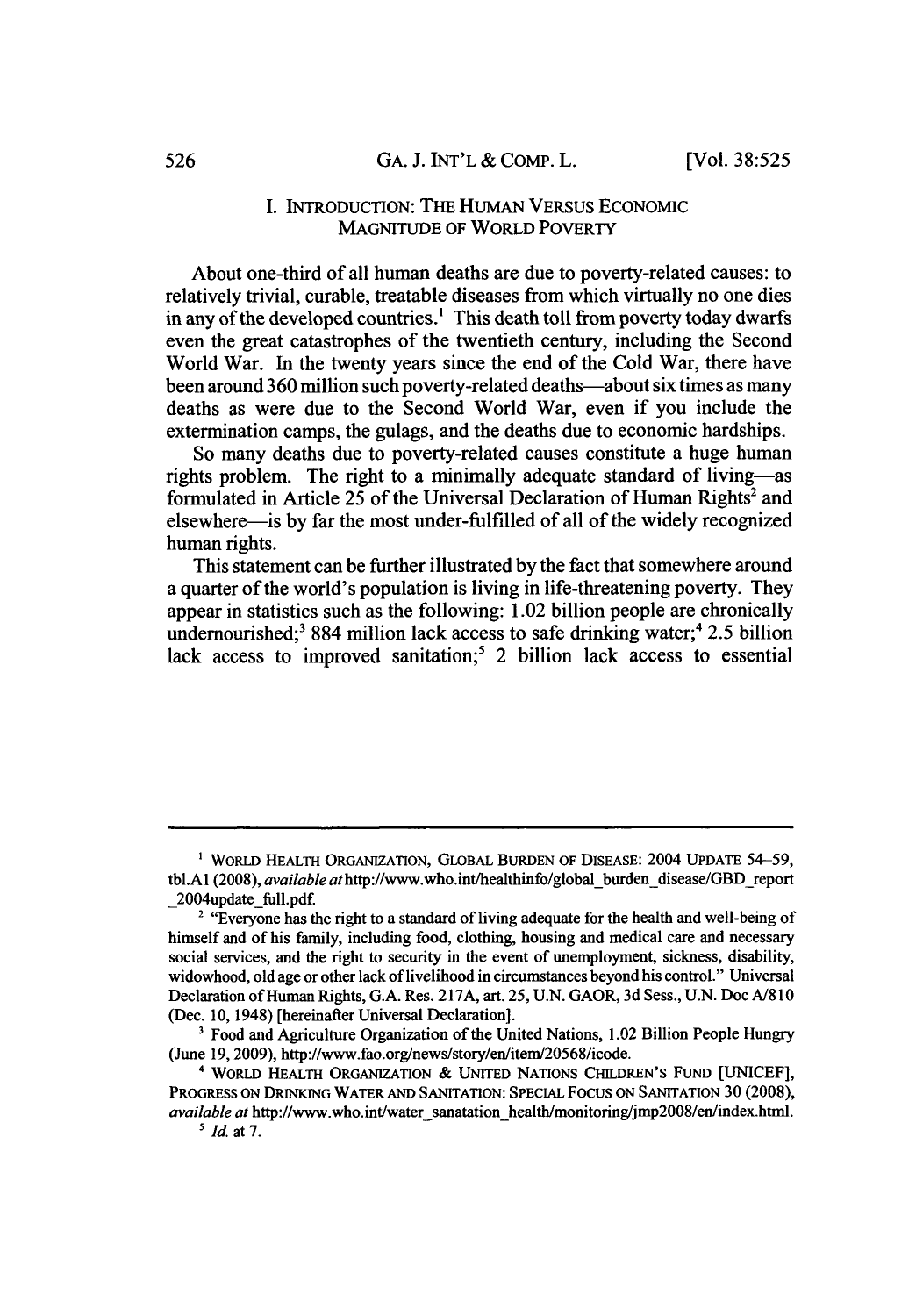medicines;<sup>6</sup> 924 million lack adequate shelter;<sup>7</sup> 1.6 billion lack electricity;<sup>8</sup> 774 million adults are illiterate;<sup>9</sup> 218 million children are child laborers;<sup>10</sup> and 1.377 billion people reportedly consume less per month than could be bought in the U.S. for \$41 in 2005 dollars.<sup>11</sup>

| <b>IPL</b> in 2005                        | Poor People in 2005             |                                                  | 77<br>Aggregate Shortfall from the IPL: |       |                                               |                                   |  |
|-------------------------------------------|---------------------------------|--------------------------------------------------|-----------------------------------------|-------|-----------------------------------------------|-----------------------------------|--|
| (int'l dollars,<br>per person<br>per day) | Number<br>in<br><b>Millions</b> | Average<br>Shortfall<br>from the<br>$_{\rm IPL}$ | in % of $2005$ gross<br>world income    |       | in % of 2005<br>global<br>household<br>income | in billions<br>of dollars<br>р.а. |  |
| ò.                                        |                                 |                                                  | at 2005 PPPs                            |       | at current (2005) exchange rates              |                                   |  |
| \$1.25                                    | 1,377                           | 30%                                              | 0.33%                                   | 0.17% | 0.28%                                         | \$76                              |  |
| \$2.00                                    | 2,562                           | 40%                                              | 1.28%                                   | 0.66% | 1.1%                                          | $\mathbb{Z}^n$<br>\$296           |  |
| \$2.50                                    | 3,085                           | 45%                                              | $\sim 12$<br>2.2%                       | 1.13% | $-1.9%$                                       | \$507                             |  |

TABLE 1: THE MAGNITUDE OF GLOBAL POVERTY<sup>12</sup>

**<sup>6</sup>**Fogarty Center for Advanced Study in the Health Sciences, Strategic Plan: Fiscal Years 2000-2003, http://www.fic.nih.gov/about/plan/exec summary.htm (last visited July 20,2010).

**'** UNITED NATIONS HuMAN SETTLEMENTS PROGRAMME, THE CHALLENGE OF SLUMS-GLOBALREPORTON HUMAN SETTLEMENTS 2003, at vi (2003), *available* athttp://www. unhabitat.org/pmss/listItemDetails.aspx?publicationID=1156.

<sup>8</sup> UNESCO Institute for Statistics, Literacy Topic, http://www.unhabitat.org/content.asp? cid=2884&catid=356&typcid=24&subMenud=0 (last visited July 20, 2010).

9 UNESCO Institute for Statistics, Literacy Topic, http://uis.unesco.org/ev.php?URLID  $=6401$ &URL DO=DO TOPIC&URL SECTION=201 (last visited July 20, 2010).

**10** INTERNATIONAL LABOUR OFFICE, THE END OF CHILD LABOUR: WITHIN REACH 6 (2006), *available at http://www.ilo.org/public/english/region/ampro/cinterfor/news/rep ib.pdf.* 

**"** This is the World Bank's official poverty line, most recently redefined in terms of daily consumption whose local cost is presumed to have the same purchasing power as \$1.25 had in the U.S. in 2005. Shaohua Chen & Martin Ravallion, *The Developing World Is Poorer Than We Thought, But No Less Successful in the Fight Against Poverty* 44 (World Bank Pol'y Research Working Paper No. 4703, 2008), *available at* http://www-wds.worldbank.org/servlet/ WDSContentServer/WDSPfIB/2010/01/21/000158349\_20100121133109/Rendered/PDF/WPS4 703.pdf.

<sup>12</sup> This table is reproduced from and further explained in THOMAS POGGE, POLITICS AS USUAL: WHAT LiES BEHIND THE PRO-POOR RHETORIC 70 (2010).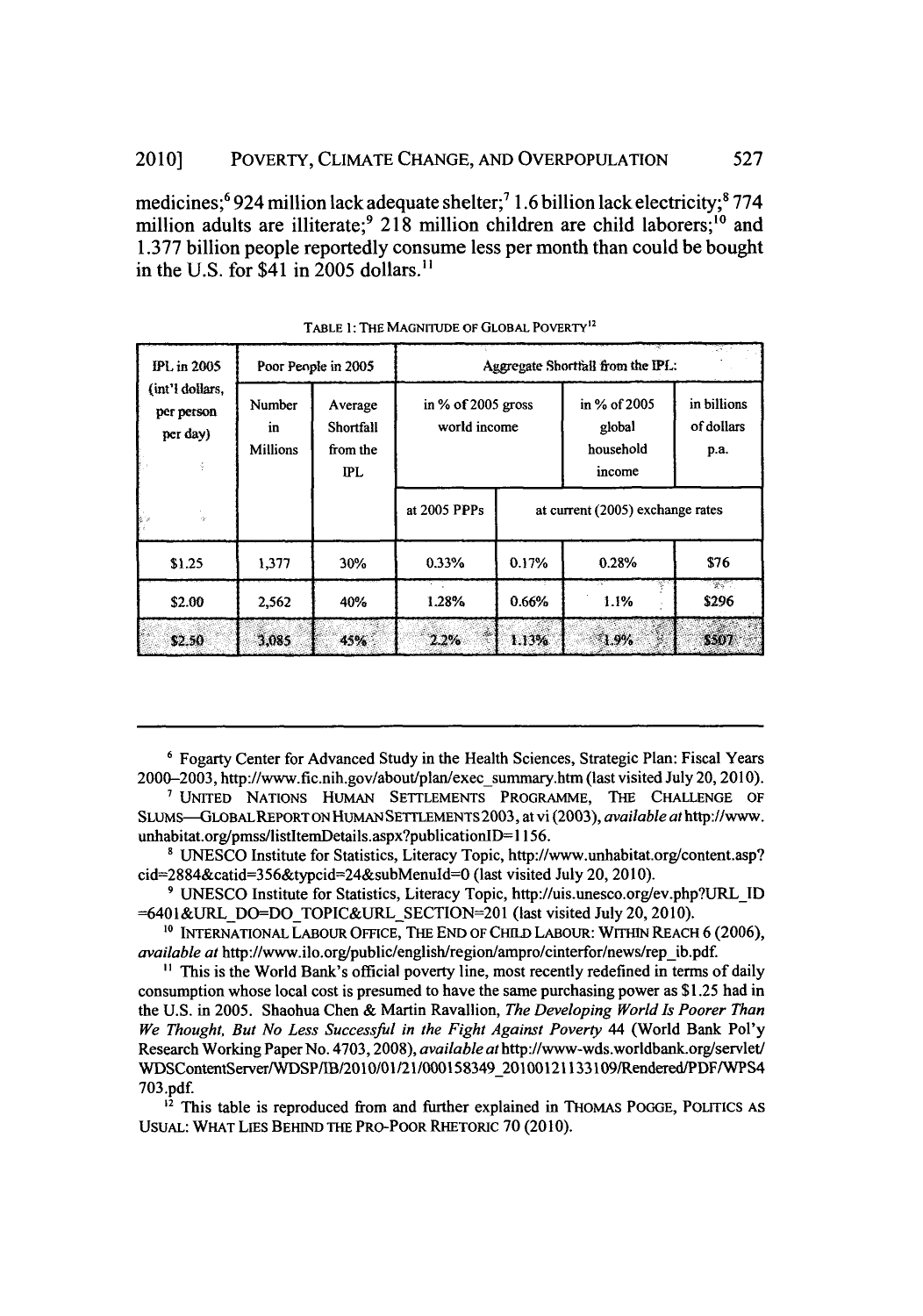Let us now have a look at the economic magnitude of the poverty problem. Table **I** offers a set of surprising statistics about how small the economic poverty problem really is. However huge the world poverty problem is in human terms, economically speaking it is tiny. The World Bank counts the world's poor relative to various different poverty lines, which are currently denominated in international dollars of the year 2005.13 Let us choose the highest poverty line for which the World Bank provides data: \$2.50 PPP 2005, which is equivalent to a consumption expenditure of \$1,000 in the U.S. in 2010. We find that, relative to this line, 3.1 billion people—nearly half of humanity—were counted as poor in 2005; and we also find that these people fell short of the mark by  $45\%$  on average.<sup>14</sup> And yet, the entire shortfall of all these people amounted to only **1.13%** of world income, or about \$500 billion<sup>15</sup>—about two-thirds of the U.S. military budget.

The contrast I am trying to bring out is that the world poverty problem is, on the one hand, probably very much larger than you imagined in human terms, and yet, on the other hand, also much smaller than you imagined in economic terms.

## **II.** THE RISE OF INEQUALITY

The reason for this surprising disparity between the human and the economic magnitude of world poverty is the enormous extent of economic inequality in the world today. You can see this in terms of wealth, where about 60% of the world's population holds less than 2% of global wealth, in contrast to the top **1%** of the world's population, who hold 40% of global wealth.<sup>16</sup> Because of these enormous inequalities, we are now at the point where the world is easily rich enough in aggregate to abolish all poverty. We are simply choosing to prioritize other ends instead.

What is the trend with regard to poverty? The nineteenth and twentieth centuries have witnessed a rapidly increasing gap between an industrializing North and a subordinate South. This trend, which has been the main driver of the persistence of poverty during those two centuries, has come to an end in the 1990s, largely because of very rapid economic growth in both China and India. Nevertheless, global economic inequality-defined as inequality among

**<sup>&#</sup>x27;3** International dollars are ordinary U.S.-dollars but converted at purchasing power parities rather than ordinary currency exchange rates.

**<sup>14</sup>** Data on the World Bank's latest revision of the international poverty line is available in Chen and Ravallion, *supra* note 11.

**<sup>&</sup>quot;** Figures based on *id.* at **27,** 42-46.

<sup>&</sup>lt;sup>16</sup> James B. Davies et al., The World Distribution of Household Wealth 47 (Dec. 5, 2006), http://www.iariw.org/papers/2006/davies.pdf.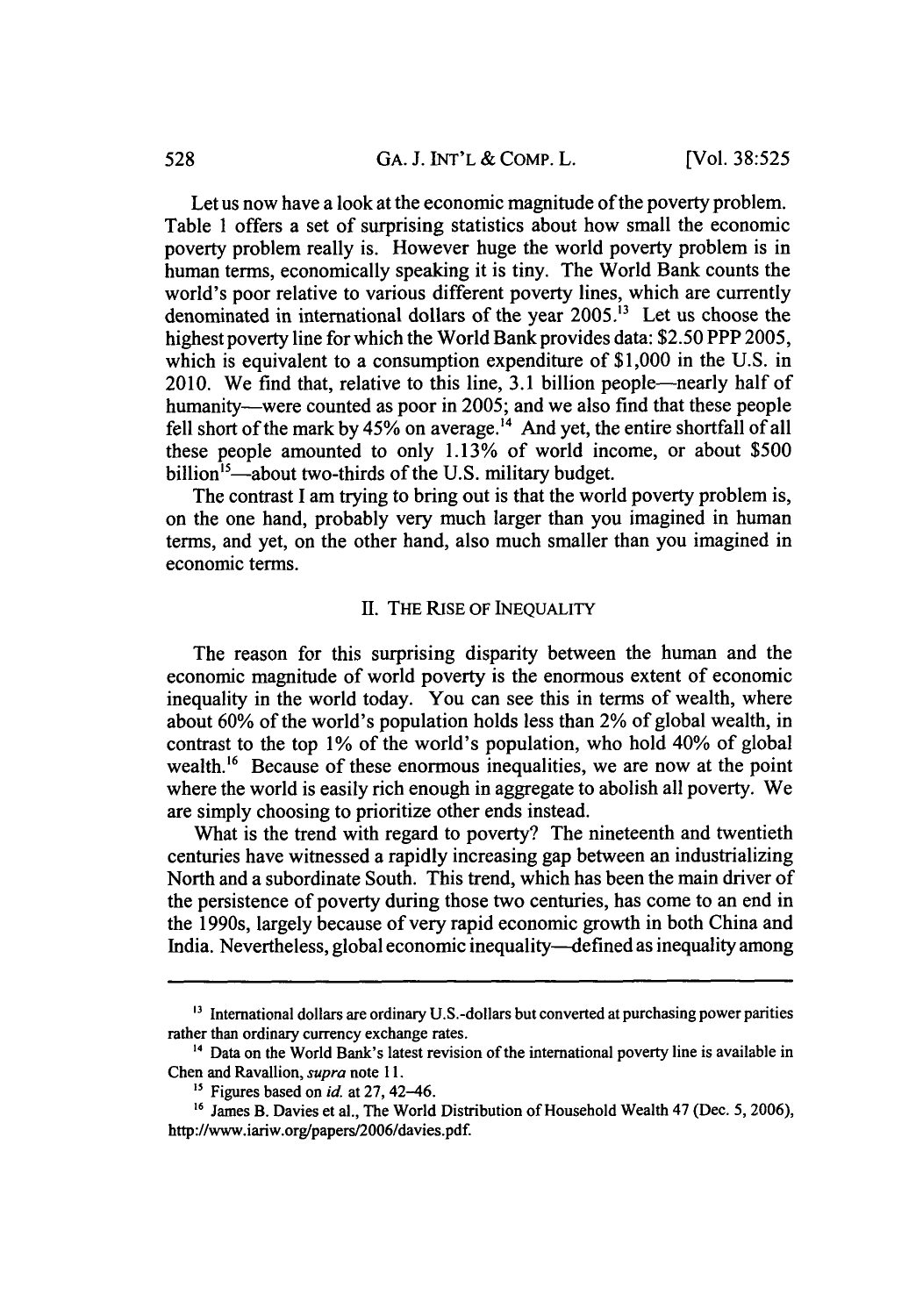households worldwide--continues to rise; and this rise is now driven no longer **by** increasing international inequality, but rather **by** increasing intra-national inequality. In many countries in the world today, domestic inequality is rapidly increasing; and this trend, in turn, increases global economic inequality. So the global poor are subject to two countervailing trends: along with everyone else, they benefit from increasing global average income; but they are also hurt **by** increasing global inequality. These two factors combine to explain the persistence of poverty at very high levels.

| Segment of<br>World Population              | Share of Global<br>Household<br>Income in 1988 | Share of Global<br>Household<br>Income in 2002 | Absolute Change<br>in Income Share | <b>Relative Change</b><br>in Income Share |
|---------------------------------------------|------------------------------------------------|------------------------------------------------|------------------------------------|-------------------------------------------|
| <b>Richest Ventile</b><br>$(95 - 100\%)$    | 42.87                                          | 48.80                                          | $+5.93$                            | +13.8%                                    |
| New Four<br><b>Ventiles</b><br>$(75 - 95%)$ | 46.63                                          | 42.78                                          | $-3.85$                            | $-8.3%$                                   |
| Second Quarter<br>$(50 - 75%)$              | 6.97                                           | 5.44                                           | $-1.53$                            | $-22.0%$                                  |
| Third Quarter<br>$(25 - 50\%)$              | 2.37                                           | 2.06                                           | $-0.31$                            | $-13.1%$                                  |
| Poorest Quarter<br>$(0-25%)$                | 1.16                                           | 0.92                                           | $-0.24$                            | $-20.7%$                                  |

TABLE 2: EVOLUTION OF VENTILE SHARES OF GLOBAL HOUSEHOLD INCOME<sup>17</sup>

You can see in Table 2 how global income inequality has developed over this latest and ongoing globalization period, and specifically how various ventiles (1/20ths) of the world's population have fared. If you rank the world's population by income and then divide them into twenty equal-sized segments, you find that only one of these ventiles has substantially increased its share over these fourteen years, and that's the top ventile. This top segment managed to add fully 6% of global household income to its share during the

**<sup>&</sup>quot;7** Data kindly supplied by Branko Milanovic of the World Bank in a personal communication, Aug. 19, 2009 (on file with author).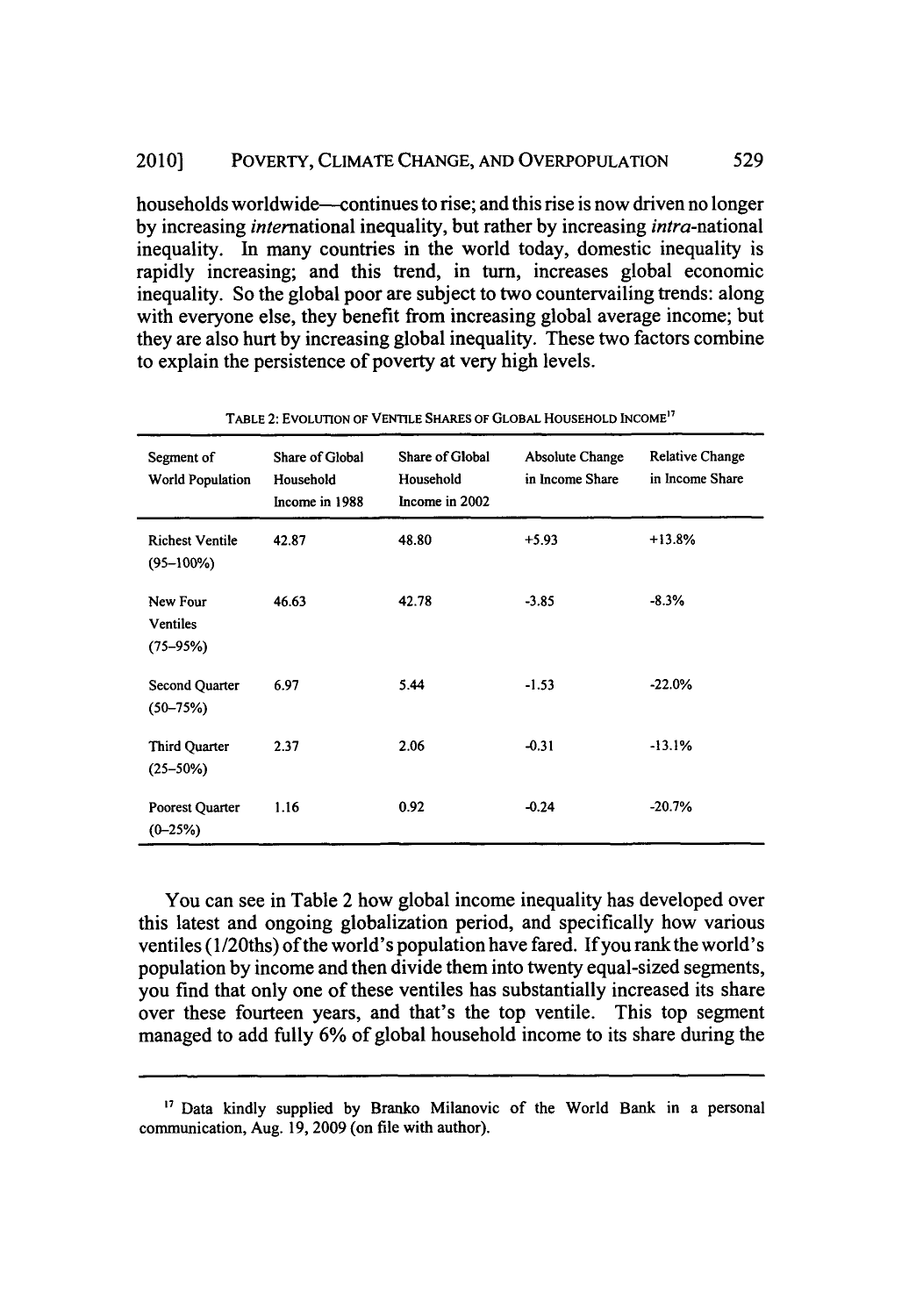period, raising its share from 43% to 49%. The second ventile had a tiny gain, all other eighteen ventiles lost ground. The loss at the bottom, in the poorest quarter, is especially significant; the share of global household income going to the poorest quarter of the world's population shrank **by** over 20%. Today, the poorest quarter of humanity has been reduced below **1%** of global household income, the poorest two-fifths below 2%, and the poorest half below **3%.**

| Period:<br><b>Poverty Line</b> | $1981 -$<br>2005 | $1984 -$<br>2005 | $1987 -$<br>2005 | 1990-<br>2005 | Relative to path of<br>diluted MDG-1 | 1993-<br>2005 | 1996–<br>2005 | 1999–<br>2005 |
|--------------------------------|------------------|------------------|------------------|---------------|--------------------------------------|---------------|---------------|---------------|
| \$1.00 PPP 2005                | $-42%$           | $-34%$           | $-29%$           | $-32%$        | 86% ahead                            | $-29%$        | $-21%$        | $-24%$        |
| \$1.25 PPP 2005                | $-27%$           | $-24%$           | $-20%$           | $-24%$        | 40% ahead                            | $-23%$        | $-17%$        | $-19%$        |
| \$2.00 PPP 2005                | 1%               | $-2%$            | $-3%$            | $-7%$         | 59% behind                           | $-9%$         | $-9%$         | $-11%$        |
| \$2.50 PPP 2005                | 13%              | 8%               | 5%               | 0.45%         | 103% behind                          | $-3%$         | $-5%$         | $-7%$         |

**TABLE 3:** CHANGEs **IN WORLD** POVERTY<sup>18</sup>

What is happening in regard to world poverty is somewhat obscured by the fact that the World Bank has chosen an absurdly low international poverty line of \$1.25 PPP 2005 per person per day.<sup>19</sup> If you look, in Table 3, at how the number of poor has evolved over various periods in this latest globalization era, you find that the evolution is highly sensitive to the level of the poverty line. If you choose a low poverty line of \$1 a day (PPP 2005) or the World Bank's currently preferred line of \$1.25 a day, you find considerable declines in the number of poor. But if you use a higher poverty line, like \$2 or \$2.50 (PPP 2005), you find that the number of poor has stood still or has actually slightly increased. This observation is highly significant in regard to the first Millennium Development Goal (MDG-1): "to halve poverty by 2015." If we use the very low poverty line the World Bank prefers, we will very easily achieve this goal. If we use higher poverty lines, such as \$2 a day or \$2.50 a day, we will get nowhere near achieving that target. Relative to a poverty line of \$2.50 per day, the reported number of poor has actually *increased* slightly

<sup>&</sup>lt;sup>18</sup> Chen & Ravallion, *supra* note 11, at 44-45.<br><sup>19</sup> To qualify as poor by the World Bank's standard in the United States in 2010, you would have to live on less than what \$500 can buy for the entire year.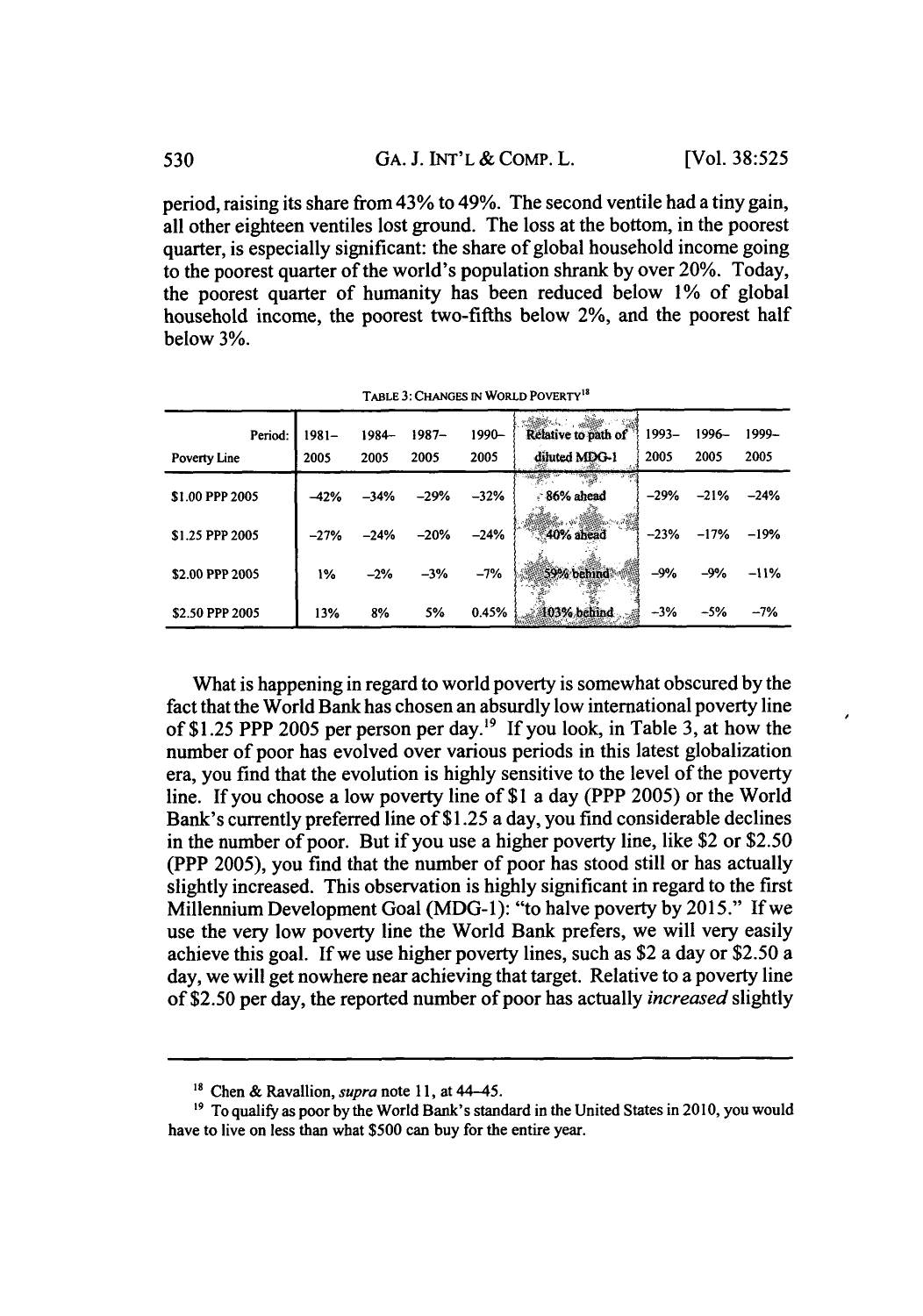during the first fifteen years of the twenty-five year period (1990-2015) that MDG-1 is focused on.

## III. POVERTY, ECOLOGY, AND POPULATION

Let's now look at an argument that is very commonly made against the effort to eradicate poverty, namely that doing so will have great ecological costs in terms of overpopulation. The argument combines two correlations. First and foremost, there is a correlation between poverty and population. Reductions in poverty increase the human population, since those who escape extreme poverty will tend to enjoy longer lives. Since children under five make up half of all poverty deaths, the longevity effect is substantial. Moreover, children who survive will reproduce, thereby compounding the problem. Consequently, poverty eradication will lead to overpopulation. Proponents of this view admit that poverty is deplorable, but at least it has the advantage of controlling population growth. And this of course is true--eighteen million people die from poverty-related causes each year. Obviously this has a dampening effect on population; these people are dead. The effect is all the larger, given that half of those who die from povertyrelated causes are children under the age of five, and so human beings who, because they die early, will never reproduce.

The second correlation relates the size of population and ecological burdens. The more people who live on the planet, the larger, other things being equal, ecological burdens will be. That's a simple consequence of the fact the ecological footprint per person does not vary, at least not significantly, with population size. If you put these two correlations together, you find that fighting poverty will lead to both overpopulation and increased ecological damage. Though they may not say it out loud, many see this as a reason against fighting poverty.

Let us next look at some benefits of fighting poverty that might counteract these costs. First and foremost, there is a correlation between poverty and ecology that goes in the other direction. Although very poor people do less ecological harm per person than the affluent, they do more ecological harm per unit of income. This is primarily because poor people cannot take care to consume in an ecologically sustainable manner. They often have to use up the last available firewood because they need it for survival. And they must consume essentially all of their income. They cannot afford to save income like wealthier people can. These factors suggest that as poverty is eradicated, as people become more able to save, more able to show concern for the environment, their ecological footprint per unit of income will decrease. And this brings out an ecological benefit of a less radically unequal income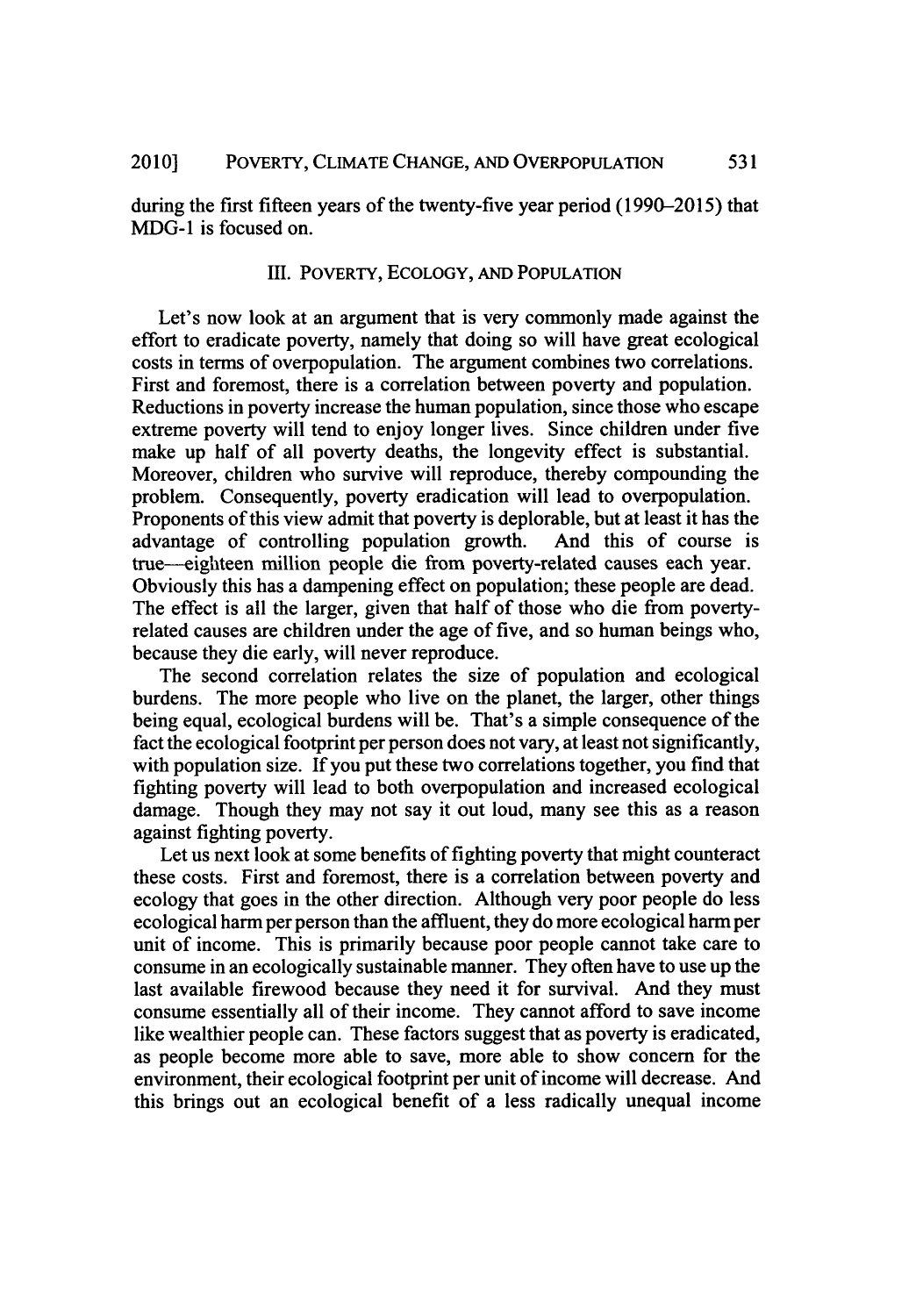| TABLE 4: TOTAL FERTILITY RATES <sup>20</sup> |           |           |           |  |  |  |  |
|----------------------------------------------|-----------|-----------|-----------|--|--|--|--|
|                                              | 1950-1955 | 1980-1985 | 2005-2010 |  |  |  |  |
| Australia                                    | 3.18      | 1.91      | 1.83      |  |  |  |  |
| Japan                                        | 3.00      | 1.75      | 1.27      |  |  |  |  |
| Portugal                                     | 3.04      | 2.01      | 1.38      |  |  |  |  |
| East Asia                                    | 5.42      | 2.53      | 1.72      |  |  |  |  |
| <b>Equatorial Guinea</b>                     | 5.50      | 5.79      | 5.36      |  |  |  |  |
| Mali                                         | 6.23      | 6.56      | 5.49      |  |  |  |  |
| Niger                                        | 6.86      | 8.05      | 7.15      |  |  |  |  |
| Sierra Leone                                 | 5.52      | 5.71      | 5.22      |  |  |  |  |

distribution: income increases for very poor people add less ecological burden than equal decreases for more affluent people subtract.

A second, and far more important, point is that the correlation between poverty and population is not as clearly opposed to poverty eradication as we have been led to believe. Amartya Sen was the first to publicize in a seminal essay in the *New York Review of Books* that there is a very high correlation between poverty and total fertility rates.<sup>21</sup> The total fertility rate is the rate of children per woman, averaged over a population; and it declines dramatically with declining poverty in this population. We can see this from both diachronic and synchronic data.

Diachronically, we can look back to 1955, the first year for which we have decent data about total fertility rates (Table 4). Since that time, the total fertility rate has declined dramatically, for example in East Asia from 5.42 to 1.72. There were similar declines in many other countries (as diverse as Portugal and Australia), where increasing affluence went along with very

<sup>&</sup>lt;sup>20</sup> United Nations Population Division, World Population Prospects Population Datebase: The 2008 Revision, http://esa.un.org/UNPP/ (last visited July 20, 2010) [hereinafter World Population Prospects 2008].

<sup>&</sup>lt;sup>21</sup> Amartya Sen, *Population: Delusion and Reality*, N.Y. REV. BOOKS, Sept. 22, 1994, at 61, *available at* http://www.nybooks.com/articles/archives/1 994/sep/22/population-delusion-andreality/.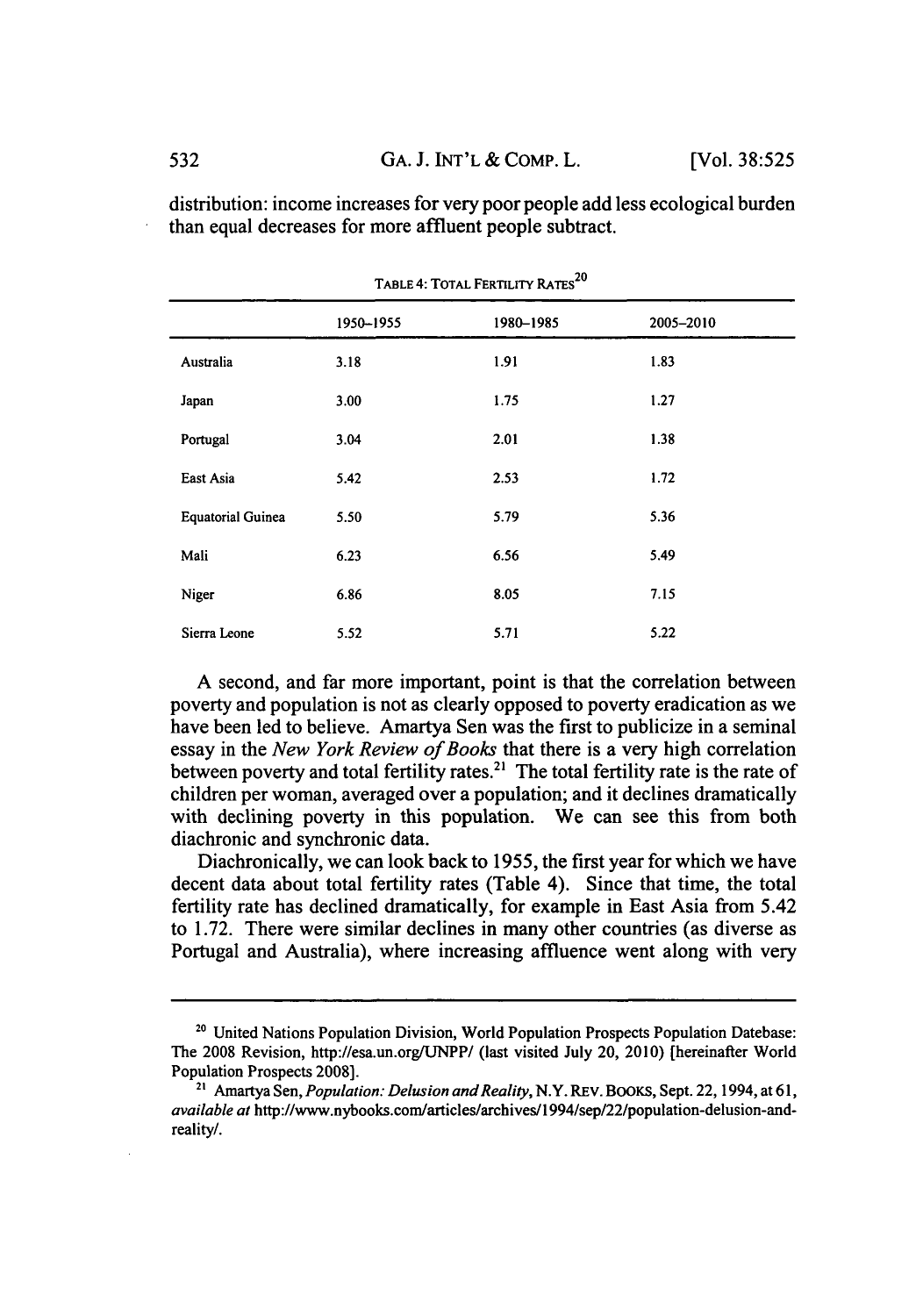dramatic fertility declines. On the other hand, total fertility rates are unchanged or even rising in countries where poverty remains quite high. Equatorial Guinea, Mali, Niger, and Sierra Leone had no substantial decline in total fertility rates.

Confirming evidence also emerges from a synchronous examination—that is, from comparing total fertility rates today in areas where poverty persists to areas where severe poverty has declined or has basically disappeared. The fifty least developed countries today have an aggregate total fertility rate of 4.39. On the other hand, ninety-five of the richer countries have reached total fertility rates below two-portending future declines in population<sup>22</sup> - and the aggregate total fertility rate of the developed countries stands at  $1.64$ <sup>23</sup>

Thinking narrowly about the near future, we find that eradicating poverty has the immediate effect of increasing the human population. But if we expand our horizon to the medium term, poverty eradication has the effect of greatly reducing total fertility rates, and thereby greatly reducing what the world's population will be twenty to thirty years down the road. In fact, one of the most effective things we can do to control population growth for the Twenty-First Century is to eradicate poverty, and thereby to enable people rationally to reduce their total fertility rates dramatically. This makes perfect sense. The main reason for high fertility rates among the poor is simply that people do not know whether they will have surviving offspring, given the great poverty in which they live. Surviving offspring are their only security for old age; who else will take care of them if they ever become unable to work? For these, quite understandable, reasons, extremely poor people have many children and, equally rationally, reduce their rate of reproduction if their incomes improve. Paradoxically, poor people have a much higher rate of reproduction despite the fact that they also face dramatically higher child mortality than the more affluent.

## IV. INSTITUTIONAL FACTORS

Independent of the effects that poverty eradication has on overpopulation, there is also a clear moral imperative to stop poverty. This moral imperative is reinforced by the fact that, as things are now, we are not merely failing to eradicate poverty, but we are also contributing to its persistence. We contribute by designing and imposing global institutional arrangements that foreseeably and avoidably increase the socioeconomic inequalities that cause

<sup>22</sup>*See* Central Intelligence Agency, The World Factbook, https://www.cia.gov/library/publi cations/the-world-factbook/rankorder/2127rank.html (last visited July 20, 2010).

<sup>23</sup> World Population Prospects, *supra* note 20.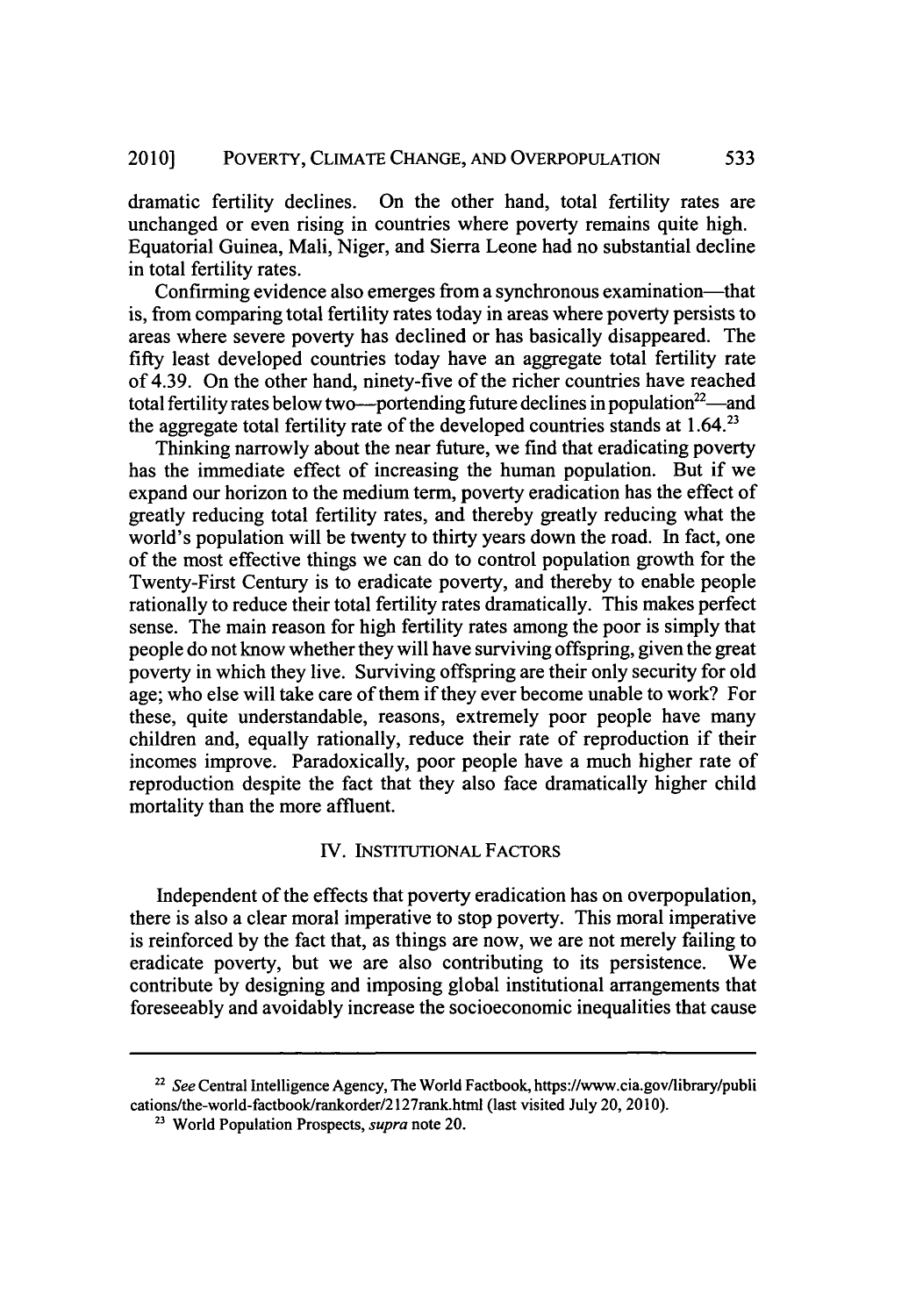poverty to persist. Today, the persistence of poverty and the increase of socioeconomic inequality are substantially driven by global institutional arrangements that are designed by the more powerful governments for thebenefit of their most powerful industries, corporations, and citizens. The persistence of poverty is an unintended but known side effect.

Among the institutional factors that contribute greatly to poverty are the following:

- **"** Trade rules allow affluent countries to continue to protect their markets-with tariffs, quotas, anti-dumping duties, export credits and huge subsidies to domestic producers-at the expense, for example, of potential agricultural and textile exports from developing countries;
- **"** A lax environmental protection regime allows affluent countries to go on causing the lion's share of pollution without bearing any of the cost this pollution imposes on much poorer populations;
- **"** Rules that allow illicit funds to be secretly transferred into Northern bank accounts deprive poor countries of large amounts of tax revenues and facilitate massive embezzlement of their public funds; and
- **"** Rules that entitle any person or group exercising effective power in a poor country-regardless of how it came to power and regardless of how badly it governs—to borrow in the name of its people and to sell the people's natural resources greatly enhance the staying power of corrupt and oppressive rulers and encourage coups as well as wars and civil wars motivated by capturing the rights that come with might.

These global institutional arrangements keep resources cheap for our consumption; but they also deprive members of poor populations of their natural resources and strengthen their oppressors—rulers who often have no democratic legitimacy whatsoever and pay little attention to the interests of the people they govern. These arrangements conspire to produce increasing global inequality and the persistence of poverty, despite healthy improvements in global average income.

Article 28 of the Universal Declaration of Human Rights holds that "[e]veryone is entitled to a social and international order in which the rights and freedoms set forth in this Declaration can be fully realized. $24$  Such an

**<sup>24</sup>** Universal Declaration, *supra* note 2, art. 28.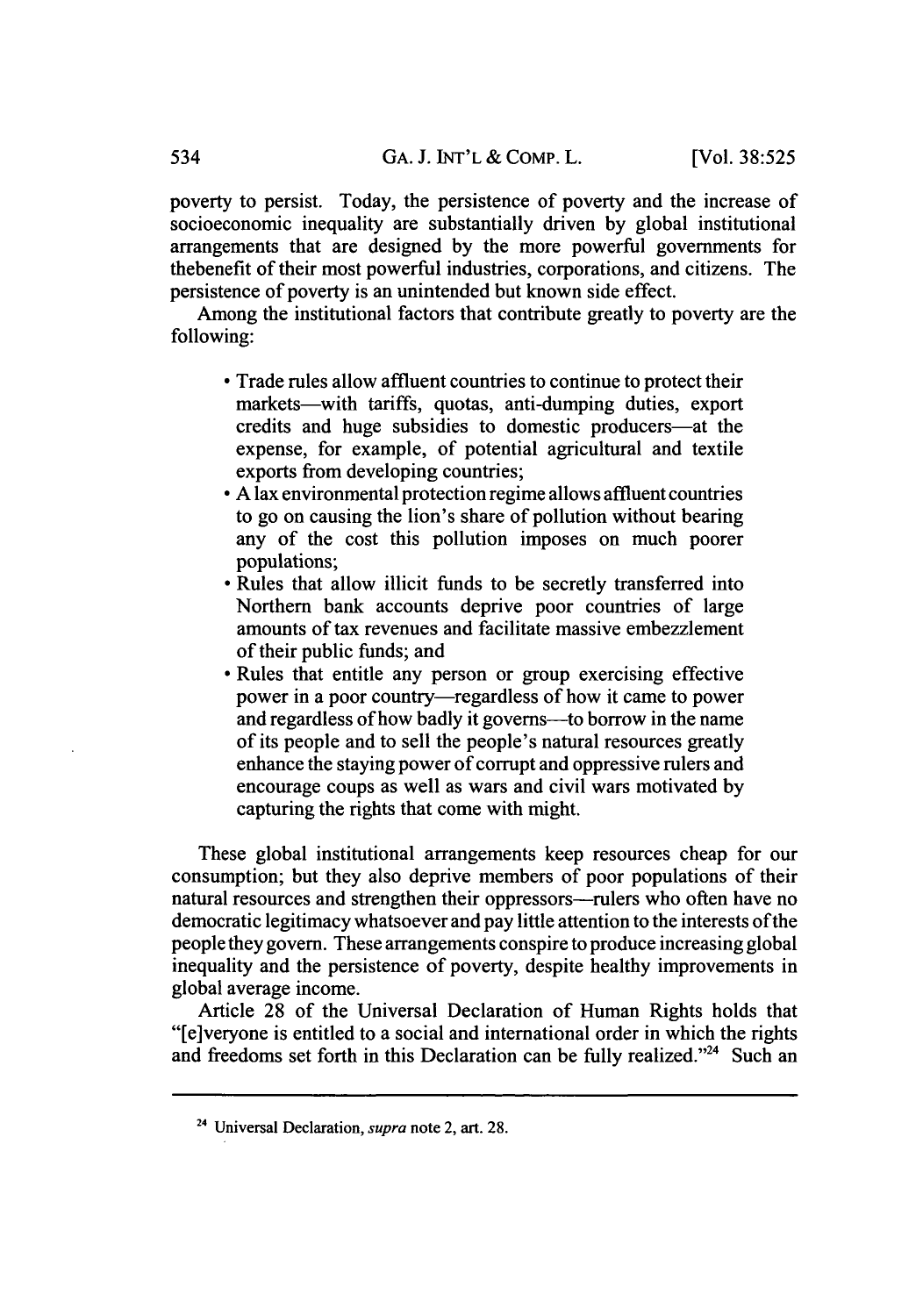order does not now exist. It would be quite possible, though, to arrange global institutions in such a way as to protect poor people from poverty; that is, to improve their standard of living considerably. Such an improvement is entirely feasible--on average, global income now is high enough to eradicate poverty completely at little cost to the rest of us. Recall from Table 1 that the aggregate shortfall of the 3.1 billion human beings living below the most generous poverty line maintained by the World Bank (\$2.50 PPP in 2005 dollars) amounts to just over 1% of world income.

## V. ADVERSARIAL SYSTEMS: COMMON DRIVERS

So far I have tried to show that the conflict that many people see between our concern to eradicate poverty on the one hand, and our concern to avoid overpopulation and ecological burdens on the other hand, is more apparent than real. We can, in fact, make common cause of overcoming poverty and ecological burdens and overpopulation. Now, I want to elaborate on the common drivers of poverty and ecological harm.

Consider competitive or adversarial systems, such as the real economy, financial markets, politics, international relations, the courts, academic research, the media, and so on. When properly framed, all of these adversarial systems can be highly efficient. Here, "proper framing" means that the personal rewards competing players seek from the system must be closely aligned with socially desirable outcomes. This, in turn, means that the rules of the game must be appropriately designed so as to achieve these socially desirable outcomes and that the rules must be administered in a transparent and impartial way so that compliance with them is effectively policed.

Adversarial systems have a general problem. Very simply, reward-focused players in such systems have two different ways of benefiting. One is to do what the system announces it will reward, do it well, and then be rewarded. The other, more pernicious, way is to try to influence either the rules of the system or their impartial application. The availability of this second mode tends to make adversarial systems themselves the objects of the competition. The strongest players often find it in their interest to spend substantial resources not just on trying to do well under the terms of the scheme as it is, but also on trying to influence in their own favor the terms of the scheme or their application.

When players successfully influence the rules of the game and their application, competitive adversarial systems can lose much of their effectiveness, for two reasons: resources are diverted from the purpose the system was meant to serve toward efforts to undermine its rules or their application and, insofar as such efforts succeed, the degree to which the system serves its social purpose is diminished.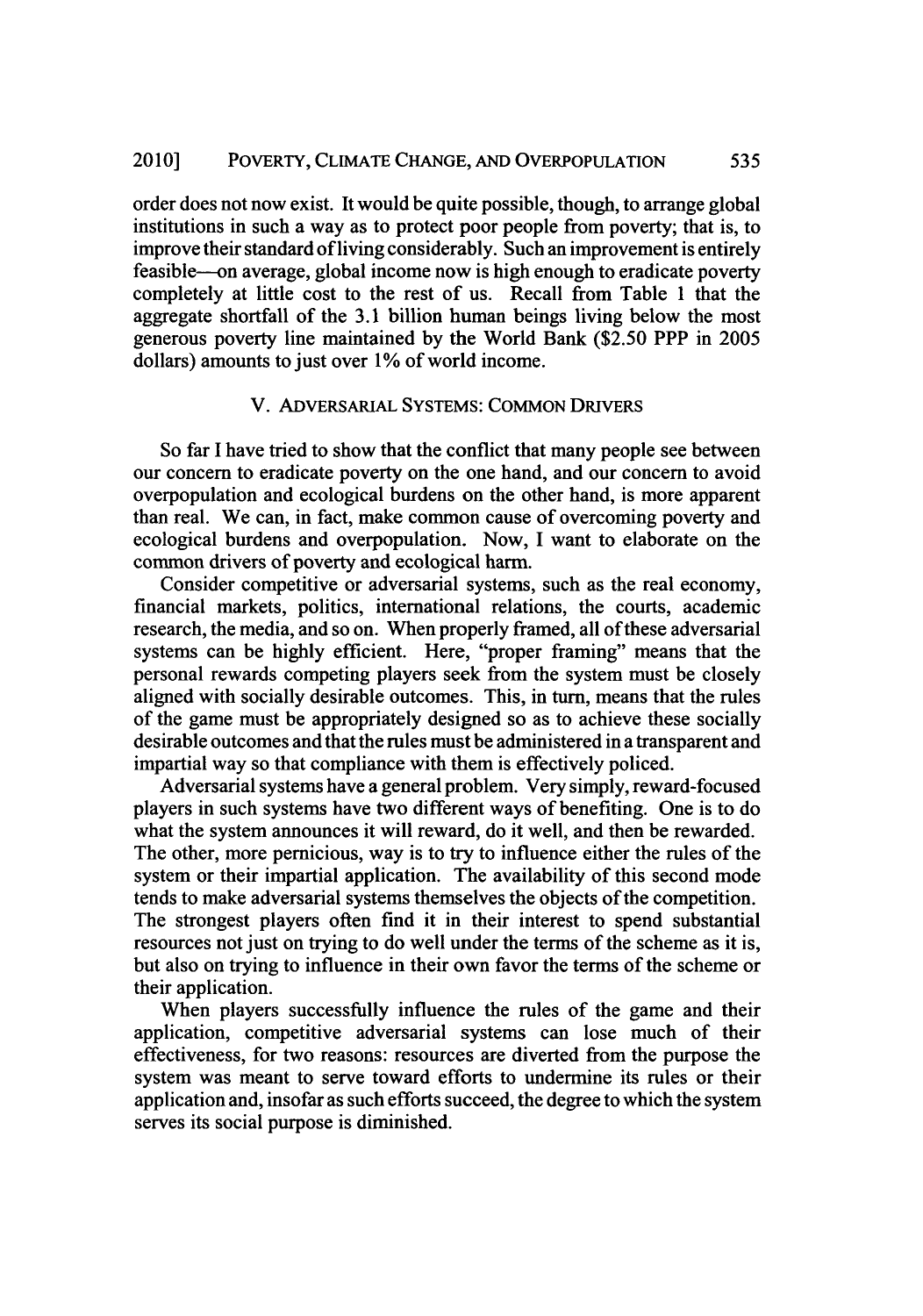The seemingly obvious way to solve this problem is to create meta-rules that penalize certain efforts to modify the rules or their application. But such protective meta-rules are themselves only rules and, as such, vulnerable to efforts to modify or take advantage of them. Once rules that forbid certain conduct are put in place, players will be rewarded for successfully exploiting those rules. For example, in soccer, the game is disrupted by the commission of fouls. Players who commit certain defined fouls are penalized by the award of a penalty kick to the opposing team, which increases the opposing team's chance of scoring. Knowing these meta-rules, players learn how to fall in spectacular ways in order to fool the referee into believing that a foul was committed, thereby garnering for the exploitative player's team an undeserved penalty kick.

Another way in which one might attempt to avoid this problem is by having a moral culture of honor and team play. This culture would involve a moral commitment, widespread among the participants, that it simply is not acceptable to influence the rules or their applications in one's favor. To be effective, this moral commitment must be ingrained in the culture and internalized by many of the players, especially those who have a role in formulating or applying central system rules. Such moral commitments work within certain small-scale contexts, but in more large-scale contexts and as the rewards become larger, such moral commitments are very hard to sustain. Once some players diverge from the moral norm, the rot quickly spreads. A player will say that there is much less of a moral reason for her to make sacrifices for a moral commitment when others do not. Where the rewards are high, players will tend to relate to the rules in a self-interested way. And they will then also seek to "de-moralize" prescriptions that hinder their pursuit of rewards, and to "moralize" prescriptions advantageous to themselves. A culture of public-spirited commitment to fair play and the public good is very difficult to maintain when the stakes are high.

The long-term tendency of high-stakes adversarial systems is for money to become the preeminent, universal reward. Money penetrates outward from the economy to affect the academic world (through grants and endowments) and the media (through advertising). More importantly, politics and international negotiations among politicians and rulers are affected to an increasing extent by private players who seek to influence the rules and their application in their own short-term interest. Such regulatory capture is the underlying problem that drives both ecological damage and the persistence of poverty. In both cases there is a collective action problem, where powerful players find it in their interest to influence the rules and their application in their own favor, in ways that then produce as a side effect ecological harms and harms to the world's poor.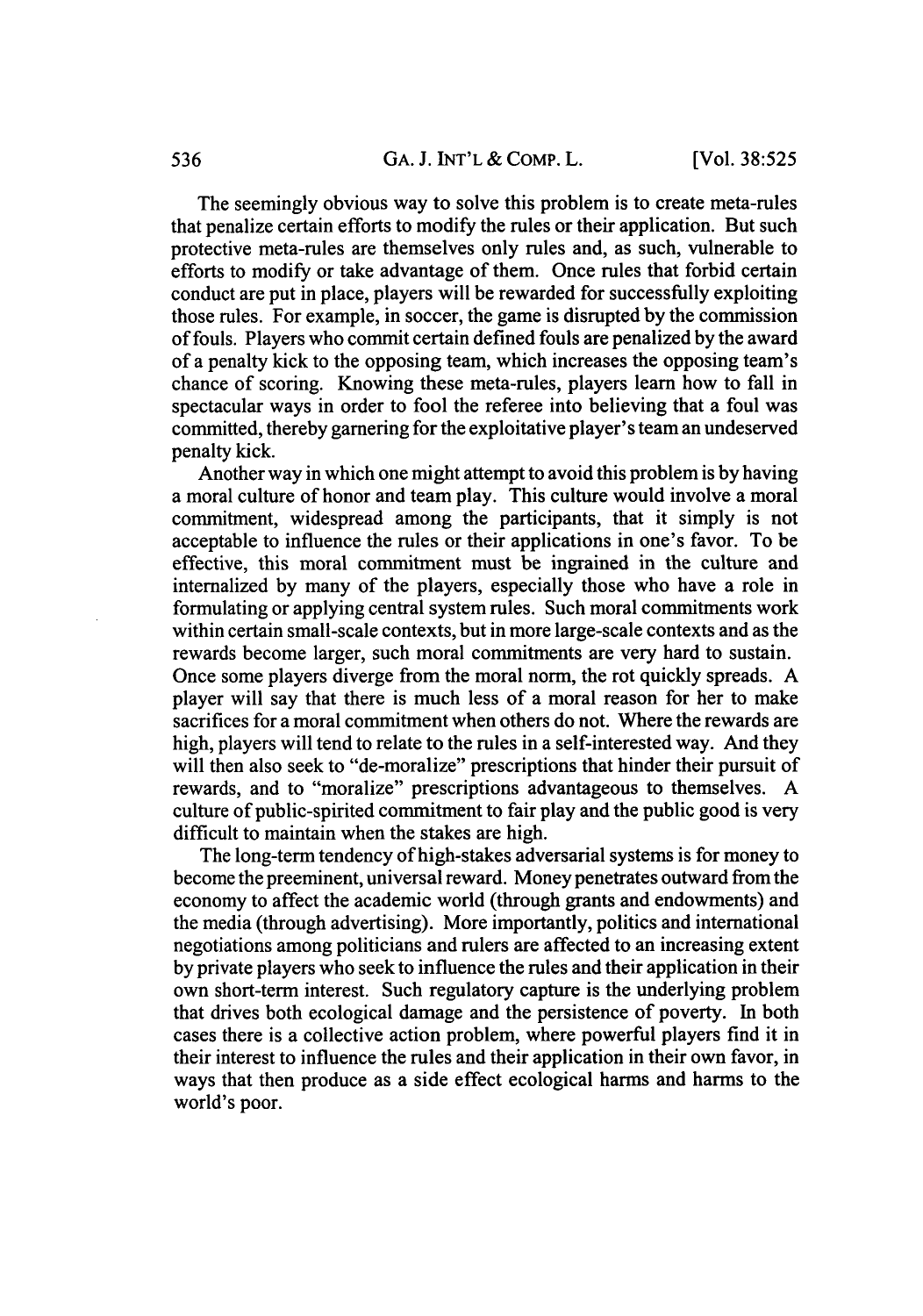#### 2010] POVERTY, CLIMATE CHANGE, AND OVERPOPULATION 537

To summarize, I diagnose the root problem here as one of self-aggravating regulatory capture. As the rich become richer relative to the poor, as socioeconomic inequalities increase as a result of successful efforts to capture rules and their application, the rich have increasing incentives to try to influence the rules in their favor, and also increasing capacities to mobilize the expertise and lobbying power to do so successfully. The result is a vicious inequality spiral. As the relative position of wealthy corporations and individuals improves, these actors are increasingly able to shape the rules of the system in their favor. These tendencies exist nationally, and even more so internationally, where governments negotiating international trade agreements, for example, will be under heavy pressure from their strongest industries and corporations. The poor, even if they make up a large majority of the population of a country, lack the means, the expertise, and sufficient incentives to mobilize to counter the influence that more powerful actors are exerting on their government's negotiating position. International treaties and agreements are, therefore, largely shaped by relatively few players who are influencing their own government, and others, to shape the rules in their own favor. This is disastrous for both the environment and for poverty eradication.

## VI. THE EFFECTS OF INEQUALITY

Data on inequality in the United States provide evidence for the regulatory capture phenomenon I have described. During the last economic expansion in the U.S. (2002-2007), average per capita household income grew by a healthy 16%. But if you look at how that 16% growth was distributed, you find that average income among the top 1% of the income hierarchy increased by 62%, while average income among the remaining 99% increased by a dramatically more modest 7%. There were, in essence, two economies: one at the very top, achieving very substantial growth, and one at the bottom, with only modest growth. The top percentile captured fully 65% of the real per capita growth of the U.S. economy during that 2002-2007 expansion. This phenomenon is not new. It was more dramatic under Bush than during the Clinton economic expansion (when the top percentile captured "only" 45% of real growth), but it essentially goes back to the late 1970s, when inequality bottomed in the United States. $25$  Ever since that time economic inequality has been excessive,

<sup>25</sup> Emmanuel Saez & Thomas Piketty, *Income Inequality in the United States, 1913-1998,* 118 Q. J. EcoN. 1 (2003). The cited figures are calculated from Table 1. The tables and figures contained in this article are continuously updated at http://elsa.berkeley.edu/-saez (last visited July 20, 2010).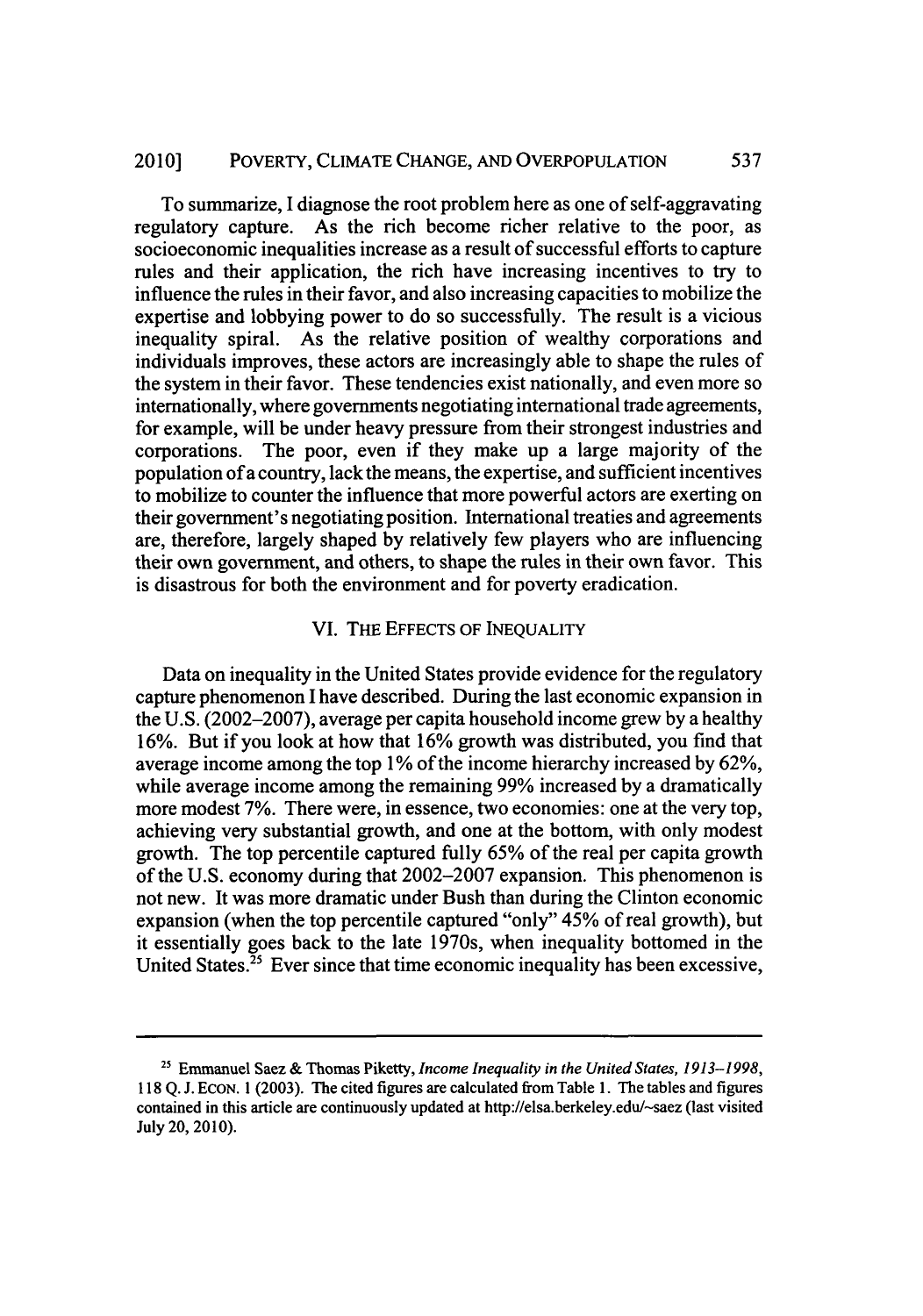and it has now exceeded the level of inequality prevailing at the previous peak in the late 1920s, just before the Great Depression.

Examining this rise of inequality in the last thirty years, we see that it is heavily concentrated at the very top. From 1978 to 2007, the greatest gains, by far, were in the top percentile, which over this period scored a 2.6-fold increase in its share of U.S. household income-from 8.95% to 23.50%. Even within this top percentile, the gains were by no means uniform, but again topheavy: the top 0.1% achieved a 4.6-fold increase in its relative share (from 2.65% to 12.28%) and the top  $0.01\%$ —14,000 tax returns, 30,000 people-scored even a 7-fold increase in its relative share (from 0.86% to  $6.04\%$  of U.S. household income).<sup>26</sup> If I am right about the phenomenon of regulatory capture, then it certainly has had a profound influence on the economic distribution in the United States.

### FIGURE 1: KUZNETS CURVE



**Income per Capita**

Figure 1 shows what economists once called the Kuznets Curve. The curve represents Kuznets's claim: as countries industrialize, economic inequality will increase sharply, followed by a gradual decline in inequality. Basically,

**<sup>26</sup>**Saez & Piketty, *supra* note 25, tbl.A3.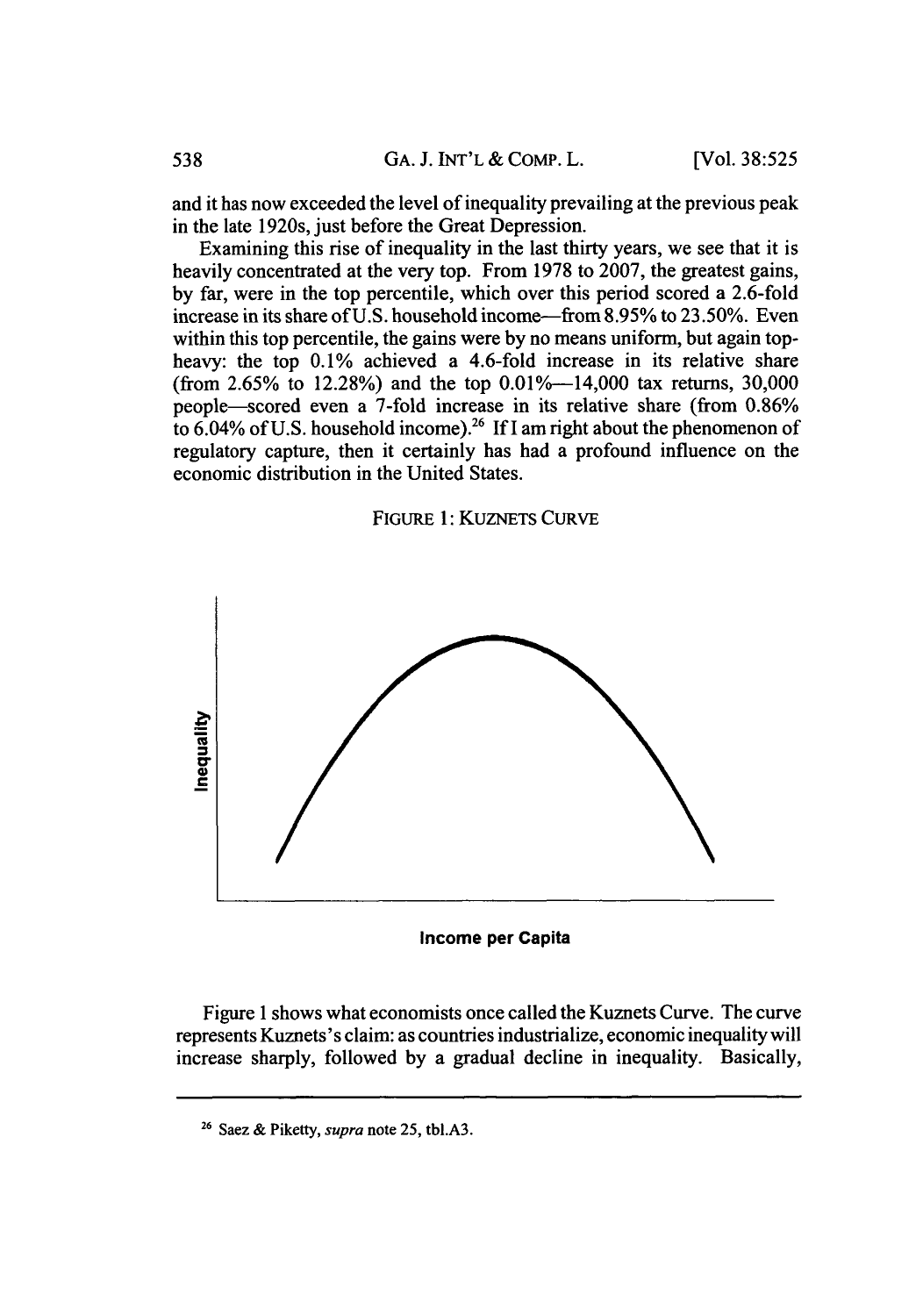economists were telling us, "Don't worry about excessive inequality. It's perfectly normal, perfectly healthy, and it will eventually disappear." The United States did indeed, for a time, conform to this claim, with economic inequality peaking in the late 1920s and continuously declining to a bottom reached in 1977. But it has since come back, and economic inequality now exceeds the peak that was reached in the 1920s. The Kuznets Curve is a nice story, but not empirically accurate.

#### VII. INSTABILITY **CAUSED** BY REGULATORY **CAPTURE**

The instability that we have witnessed during the global financial crisis is a further problem caused or exacerbated by the ability of private agents to capture parts of the emerging national and global institutional architecture. The problem here is that different, very powerful, players are interested in different parts of the overall system of rules. They are not all equally interested in every part of it; different industries and firms are interested in specific parts. Some industries (entertainment, software, pharmaceuticals, and agribusinesses) are, for instance, especially interested in intellectual property rights. Other industries have special interests in other parts of the rule architecture. In such situations, powerful lobbies will make concessions in areas where they have less at stake in exchange for getting their way in areas they are most interested in influencing. Such private "purchasing" of rules or their application entails disregard of externalities imposed upon weaker and future participants, who are unable to fend for their interests. It also entails incoherence in the whole scheme of rules, because its various components are shaped by sets of players with diverse special interests. Both phenomena exemplify the structure of collective action problems. The strongest players are impelled, by their self-regarding interests, to seek influence in ways that are detrimental and dangerous to themselves collectively (and more so, of course, to weaker players). In the long run, even the rich and mighty must expect greater costs from manipulation efforts by other strong players than benefits from their own such efforts. Even the strongest are worse off in the long-run than they would be if they all abandoned their competitive efforts to manipulate in their own favor the rules and their application. But how can they?

## VII. A PROPOSAL: AN **ECOLOGICAL** IMPACT FUND

I will conclude with some remarks about how we can do something in common to promote poverty eradication and ecological protection. Assuming that regulatory capture, as I have described it, is a major driver of these two undesirable phenomena, what can we do to initiate lasting change?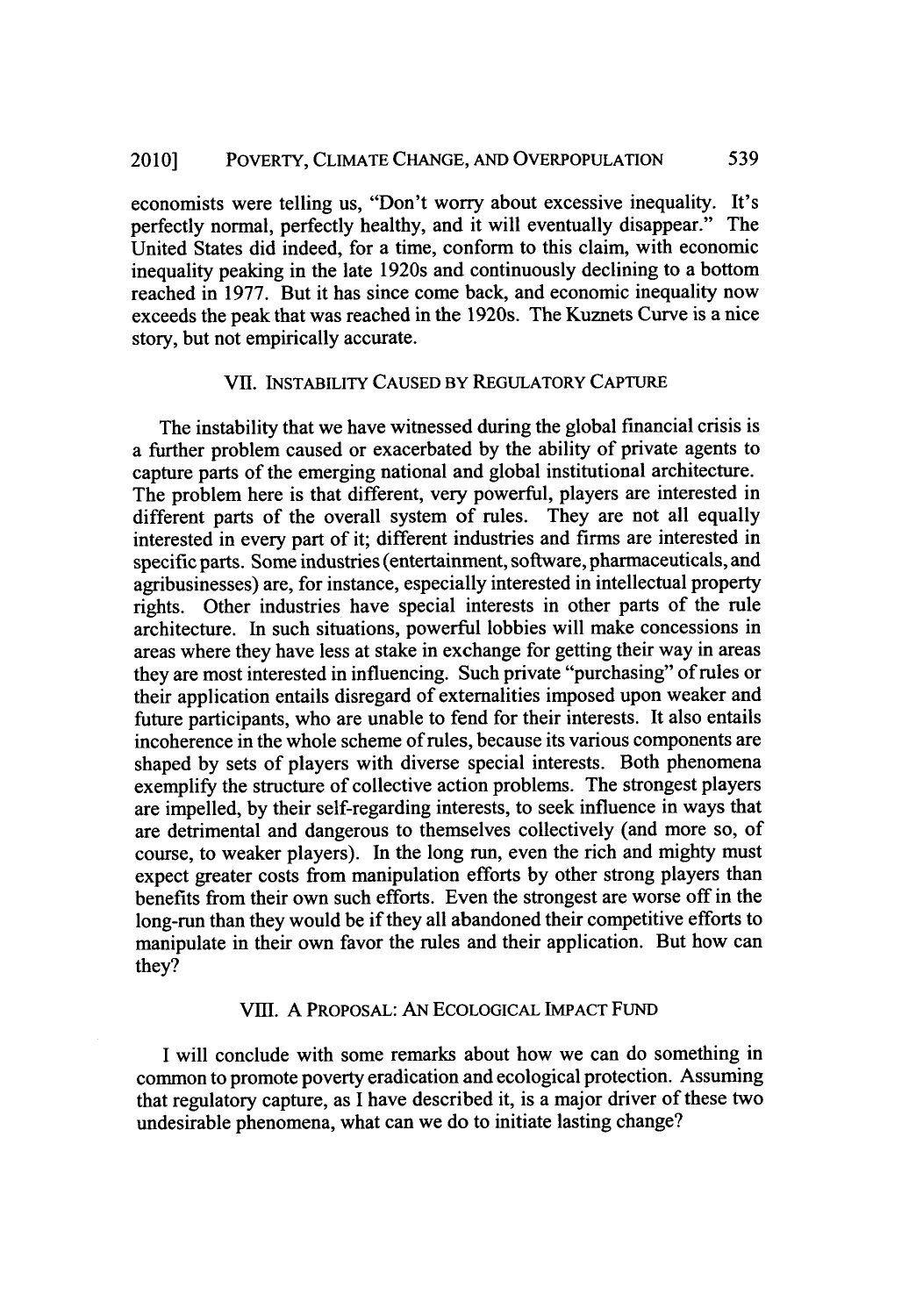My hypothesis is that we can proceed based on an interest that even very powerful agents share with us, namely the interest in reducing the influence that private agents can have on the design of consequential global and national rules. We share this interest when important players individually have more to lose from the damage caused by rule manipulation by other powerful players than they have to gain from their own successful manipulation efforts. In these cases, even powerful players have an interest in reducing the extent to which agents like themselves can influence global and national rules. We may be able to do more toward safeguarding our environment and protecting poor people worldwide by thinking about structural reform ideas that appeal to the generic interest in stability that we share even with the most powerful agents in the system.

My idea for collaborating with the powerful for ecological protection is to reform the intellectual property architecture for green technologies. The reformed system would reward innovators of green technologies not as is the case now, through patent-protected markups, but instead by offering an alternative reward that is conditioned on the ecological benefit of their invention. Consider the system as it now stands: an innovator creates a new technology that can decrease humanity's ecological footprint in some way. In order to recoup the cost of her investment, the innovator is granted a patent—the legal authority to maintain a temporary monopoly over the supply of the innovation. The innovator is then expected to cover her research and development costs by charging a high markup over the cost of production. But there is something profoundly irrational about rewarding innovators for socially valuable technologies through a markup that all but guarantees that the innovation will be underutilized. In those cases of innovation where you can measure the value of the invention in respect to a socially important purpose, it makes much more sense to at least offer the innovator the opportunity to sell the innovation at the lowest feasible cost of production, and then be rewarded for the innovative effort on the basis of the benefit that the use of that invention brings. So this is my proposal: a reward fund, sponsored by governments, that would offer to pay innovators on the basis of the ecological benefit of their invention on condition that they are willing to give up their patent-protected markups. Modeled after my similar proposal for health, we can call this the Ecological Impact Fund (ELF).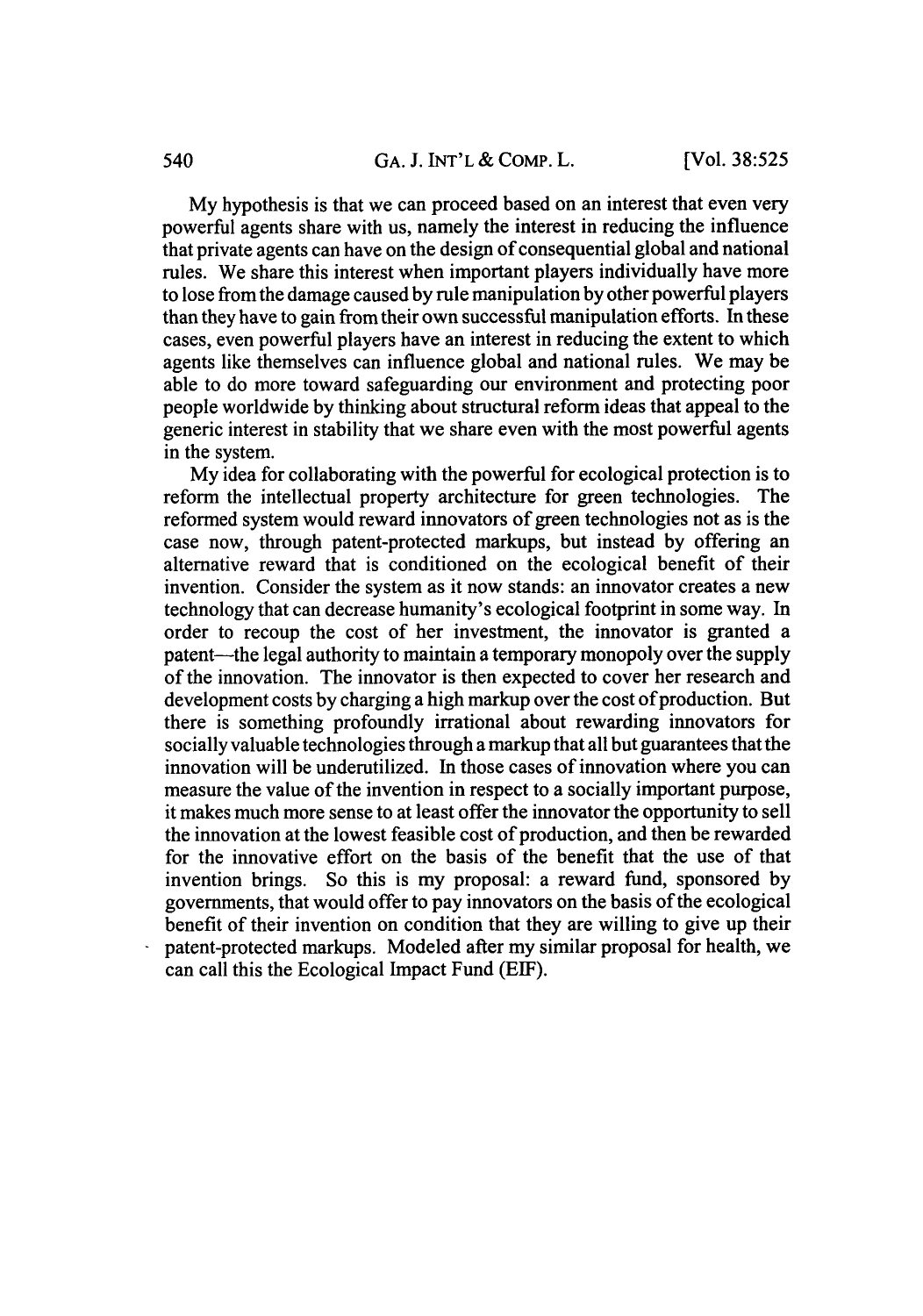

FIGURE 2: PATENT-PROTECTED MONOPOLY PRICING

Figure 2 makes the same point in economic terms. An innovator receives a time-limited patent on his invention and can choose what price to charge for it without concern for direct competition in the market. The profits that the innovator makes are needed to recoup his research and development expenses. The profit is here given by the producer surplus. Innovators will try to set the monopoly price at such a level as to maximize the producer surplus (markup multiplied by sales volume). This will lead, predictably, to a large difference between the marginal cost of production and the monopoly price. This large difference in turn will lead to enormous deadweight losses. Deadweight losses arise when mutually advantageous transactions at prices between the cost of production and the monopoly price cannot be consummated because they would undermine the monopoly price that is optimal for the seller.

The proposed Ecological Impact Fund would lower the price of the innovation to the lowest feasible cost. Everything above, up to the demand curve, now becomes consumer surplus. The consumer surplus would, then, expand to include also what Figure 2 shows as the producer surplus and the deadweight loss. Consumers collectively would be able to give more money